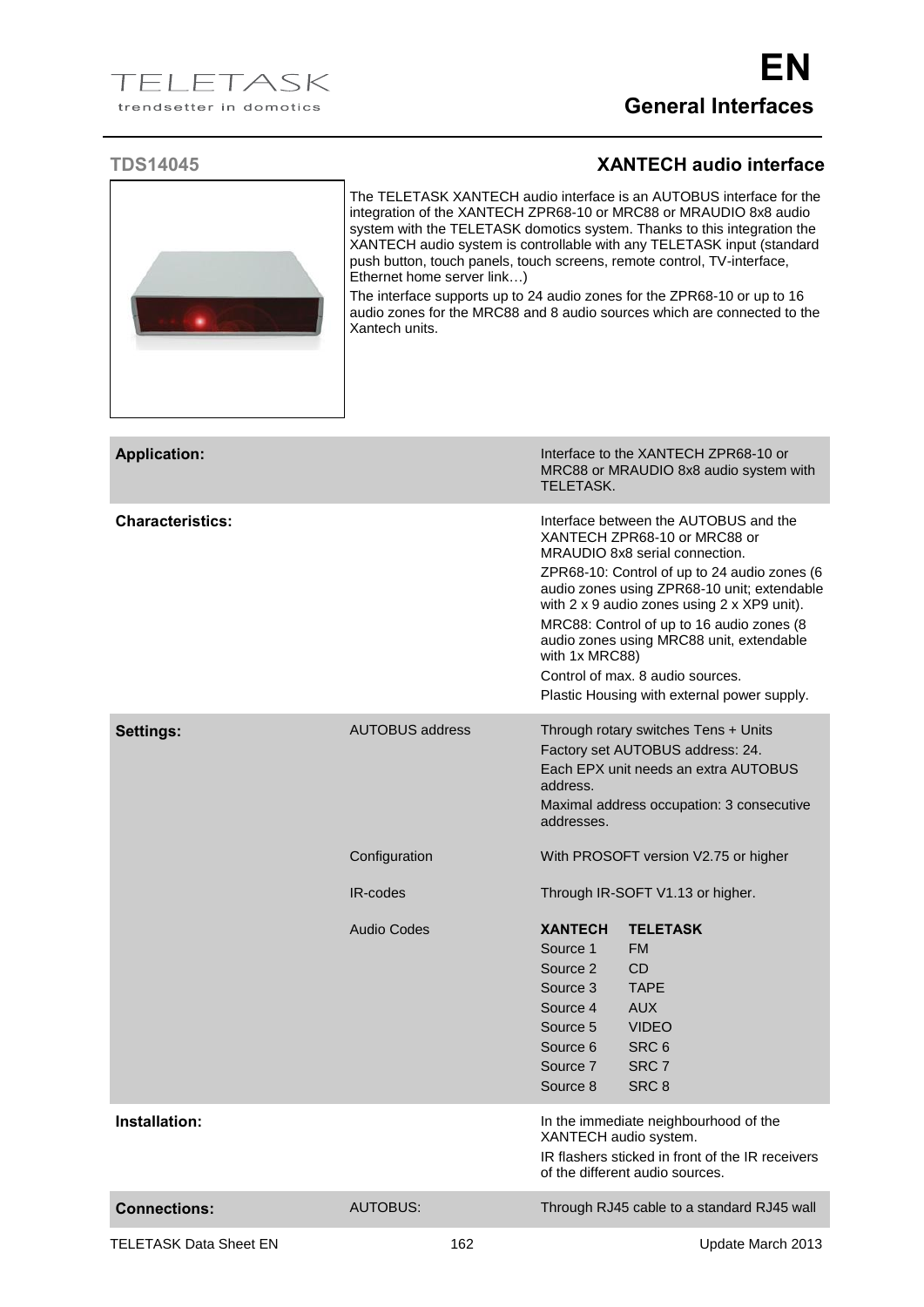

|                           |                      | connector (the wall connector is not<br>included).                          |
|---------------------------|----------------------|-----------------------------------------------------------------------------|
|                           | <b>Power Supply</b>  | External mains adapter included.                                            |
|                           | Multi-room amplifier | Via an included null modem cable.                                           |
|                           | Audio sources        | Via up to 8 IR flashers (optional); no<br>connections                       |
|                           | IR-programming       | RS-232 (trained with IR-SOFT while the<br>interface is connected to the PC) |
| <b>Power Consumption:</b> |                      | Max. 25 mA                                                                  |
| <b>Dimensions:</b>        |                      | 140 W x 35 H x 110 D (mm)                                                   |
| <b>Gross weight:</b>      |                      | $0,920$ kg                                                                  |

**Schematic Drawings:**